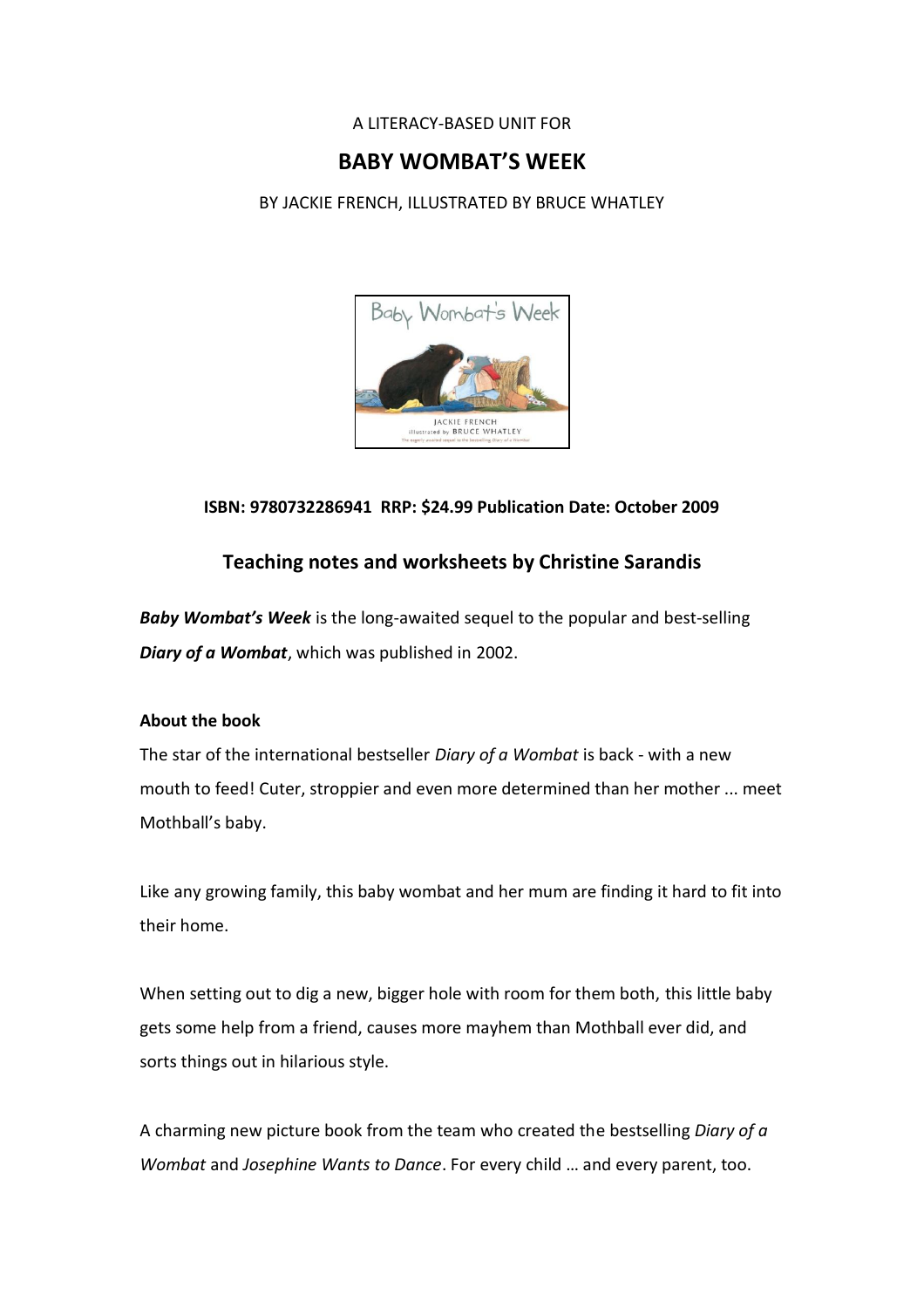#### **Note: Worksheets can be found at the end of these notes**

#### **About the author**

Jackie French is a full-time writer who lives near Braidwood in the Araluen Valley, NSW. In 2000, *Hitler's Daughter* was awarded the Children's Book Council of Australia Younger Readers' Award. *To the Moon and Back* won the Eve Pownall Award in 2005. Most recently*, The Camel Who Crossed Australia* was named as a Notable Book in the Younger Reader Category in the 2009 Children's Book Council of Australia Awards, and *A Rose for the Anzac Boys* was awarded Honour Book status in the Older Reader Category.

#### **About the illustrator**

Bruce Whatley is one of Australia's best-loved and most-respected author– illustrators. His books include the enormously successful and award-winning *Diary of a Wombat*, written by Jackie French, and its companion volume, *The Secret World of Wombats*, also illustrated by Bruce. The best-selling team have also collaborated on *Pete the Sheep*, *Josephine Wants to Dance, Emily and the Big Bad Bunyip and The Shaggy Gully Times*. Two of Bruce's previous books, *The Ugliest Dog in the World* and *Tails from Grandad's Attic*, were named as Notable Books by the Children's Book Council of Australia in 1993 and 1996 respectively. *Looking for Crabs* was shortlisted by the Children's Book Council in 1993 and *Detective Donut* and the *Wild Goose Chase* was named an Honour Book by the Children's Book Council in 1998. Bruce has illustrated forty books to date, including a number that he has co-written with Rosie Smith. Their latest collaboration was *Little White Dogs Can't Jump*.

#### **Before reading the book**

- 1. Talk about the front cover and the title and what the story might be about. Later, discuss and compare prior expectations with impressions after reading together.
- 2. On the front cover, ask students' opinion on why the illustrator might have placed the baby wombat inside the basket of washing.
- 3. What do students know about the characters in the story from other books by the author and illustrator?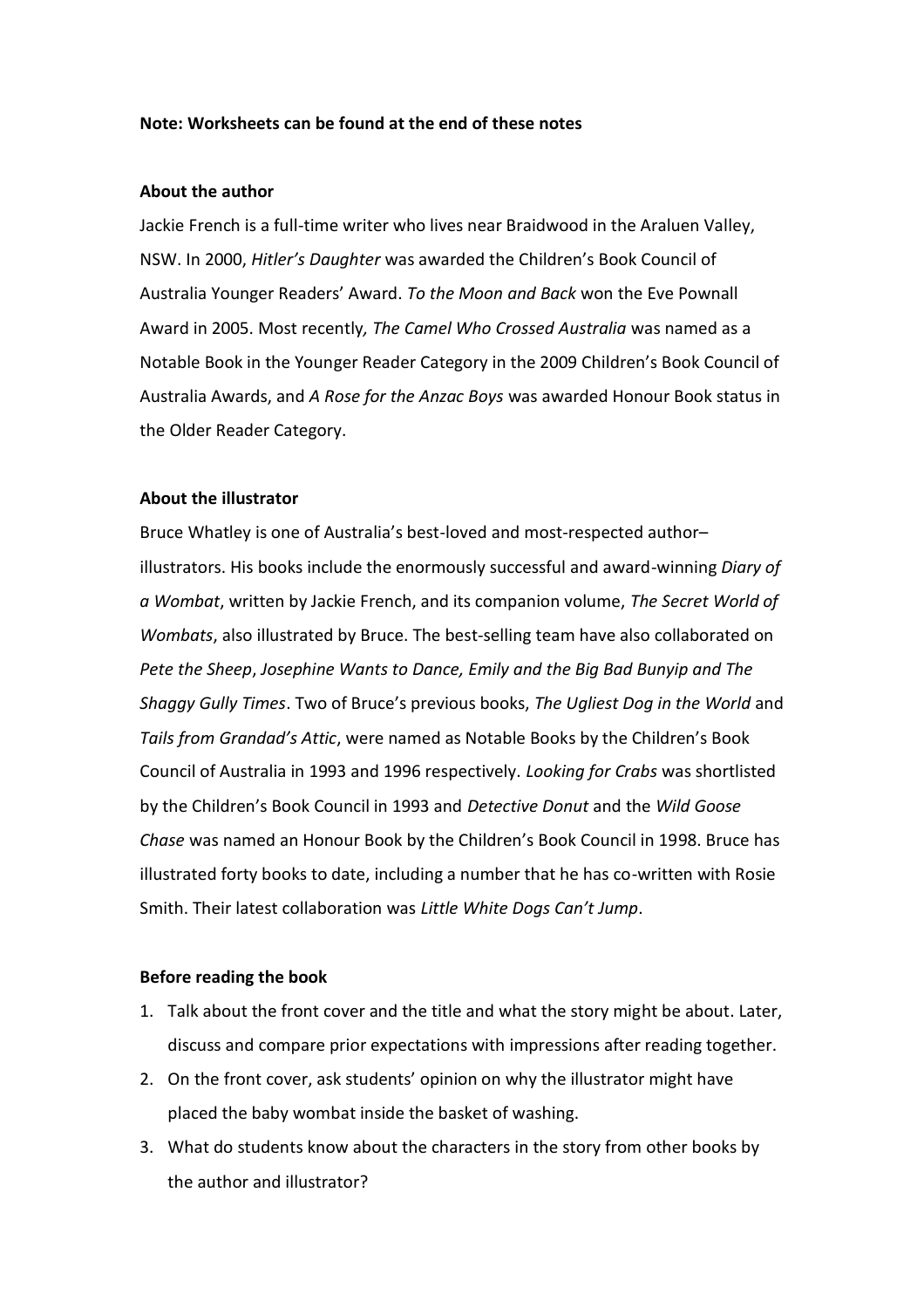#### **After reading**

- 1. Ask the students to brainstorm a list of all the words they can remember from the story and then discuss any word meanings they may not know. Now add words to the list to describe the story.
- 2. Place the previous word list in alphabetical order.
- 3. Ask students to choose three of the words and place each one in a sentence.
- 4. Wombat Word Search activity **(See worksheet – Word Search)**
- 5. All About Wombats activity wombat food, wombat habitat, wombat appearance, wombat behaviour **(See worksheet – All about wombats)**
- 6. In the book, there are very few words to describe what is happening in baby wombat's day. As an exercise in vocabulary development, choose one double page spread and ask a number of different children to give their own interpretation of what's going on, beyond the words on the page.
- 7. Make a list of the things baby wombat did in a week and compare it with students' weekly activities.
- 8. Which adjectives from the book are used to describe how baby wombat felt about his week? Make a list of the words and ask the students to add some more to the list to describe their interpretations of the illustrations.
- 9. Cloze activity Using the words from the box, fill in the gaps to make the story make sense. **(See worksheet – Cloze activity)**
- 10. Research and write a character profile of the author or illustrator or write to either of them, explaining your impressions of *Baby Wombat's Week.*

#### **Talking and listening**

- 1. On Monday, why did baby wombat's mum decide it was time to go *outside*?
- 2. What happened on Tuesday?
- 3. On Wednesday, why do you think baby wombat's mum decided it was time to make a new hole?
- 4. How did baby wombat and his mum spend the day on Thursday?
- 5. What was the GIANT hole that baby wombat found on Friday?
- 6. On Saturday, what had happened to the GIANT hole?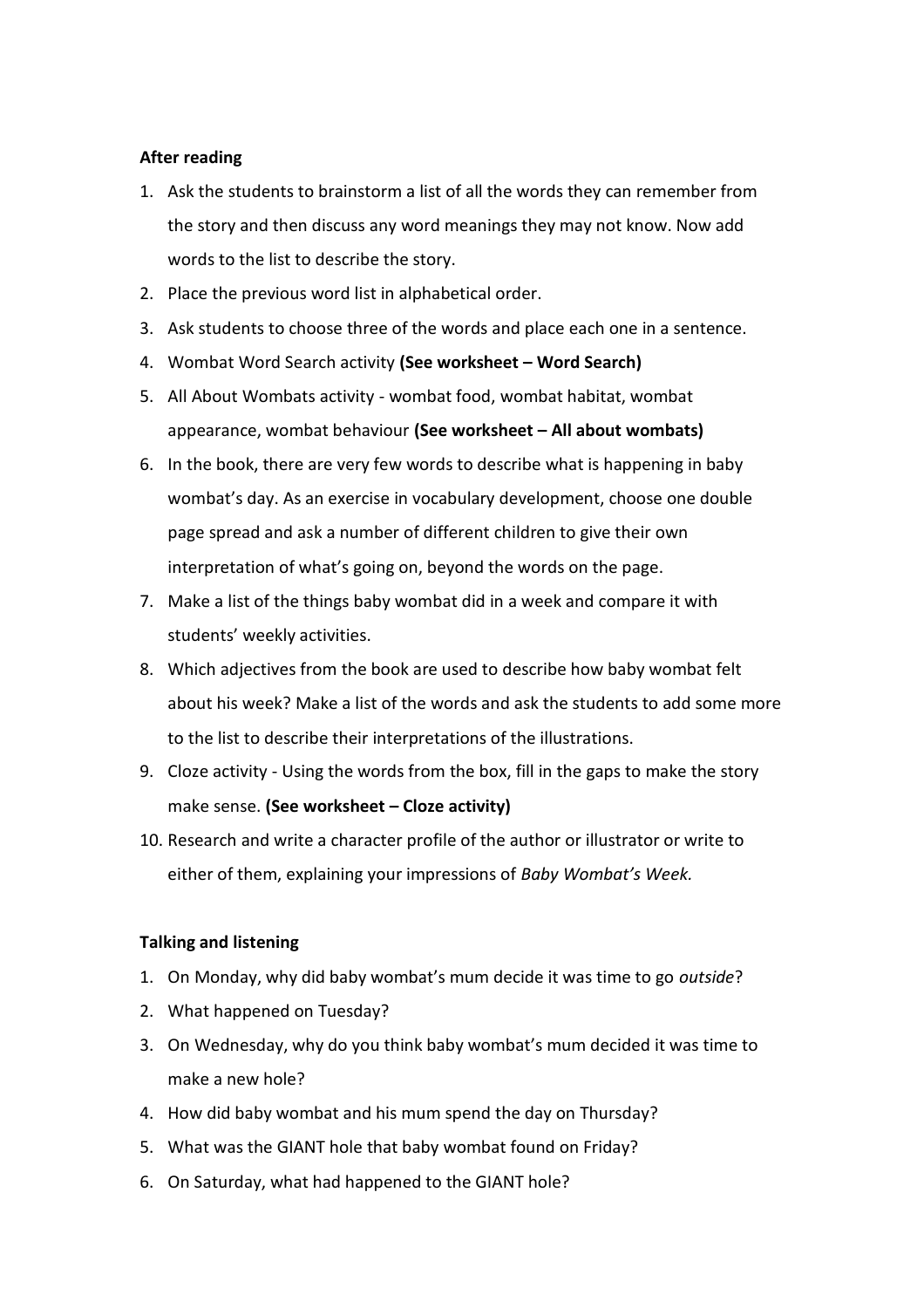- 7. How did baby wombat spend his Sunday?
- 8. What do you think the following week's diary might look or sound like?
- 9. How did baby wombat spend most of his time?
- 10. What is baby wombat's idea of fun?
- 11. Why do you think baby wombat got bored?
- 12. Which smells and food did baby wombat like?
- 13. What did baby wombat think of human food?
- 14. At the end of the story, where did Mothball and baby wombat end up?
- 15. Talk about the differences between the words used in the story and what the pictures convey.
- 16. Which parts do you think are funny and why?
- 17. What do we know about Mothball from *Diary of a Wombat*?
- 18. Why do you think the author introduced a human baby into the story?
- 19. What purpose does the presence of the human baby serve in the story?
- 20. What and how do the expressions on Mothball's face reveal about her feelings about the baby wombat's activities?
- 21. How are the actions of baby wombat and his mum similar or different to that of a human baby and its mother?
- 22. Discuss the work of the illustrator his style and the medium used and ask students for their opinion on what is conveyed through the illustrations.

#### **Additional activities**

#### Wombats

- 1. What do students know about wombats and about the relationship between a baby wombat and its mother?
- 2. Find out about wombats' physical and other characteristics and traits and write and illustrate a report on one aspect of the life of a wombat. It could include information on one or any of the following aspects: description, habitat, lifestyle, diet, breeding, different breeds and where they are located in Australia, or any other aspect students find of interest.
- 3. Write a *Did you know*? article about wombats. **(See worksheet – Did you know?)**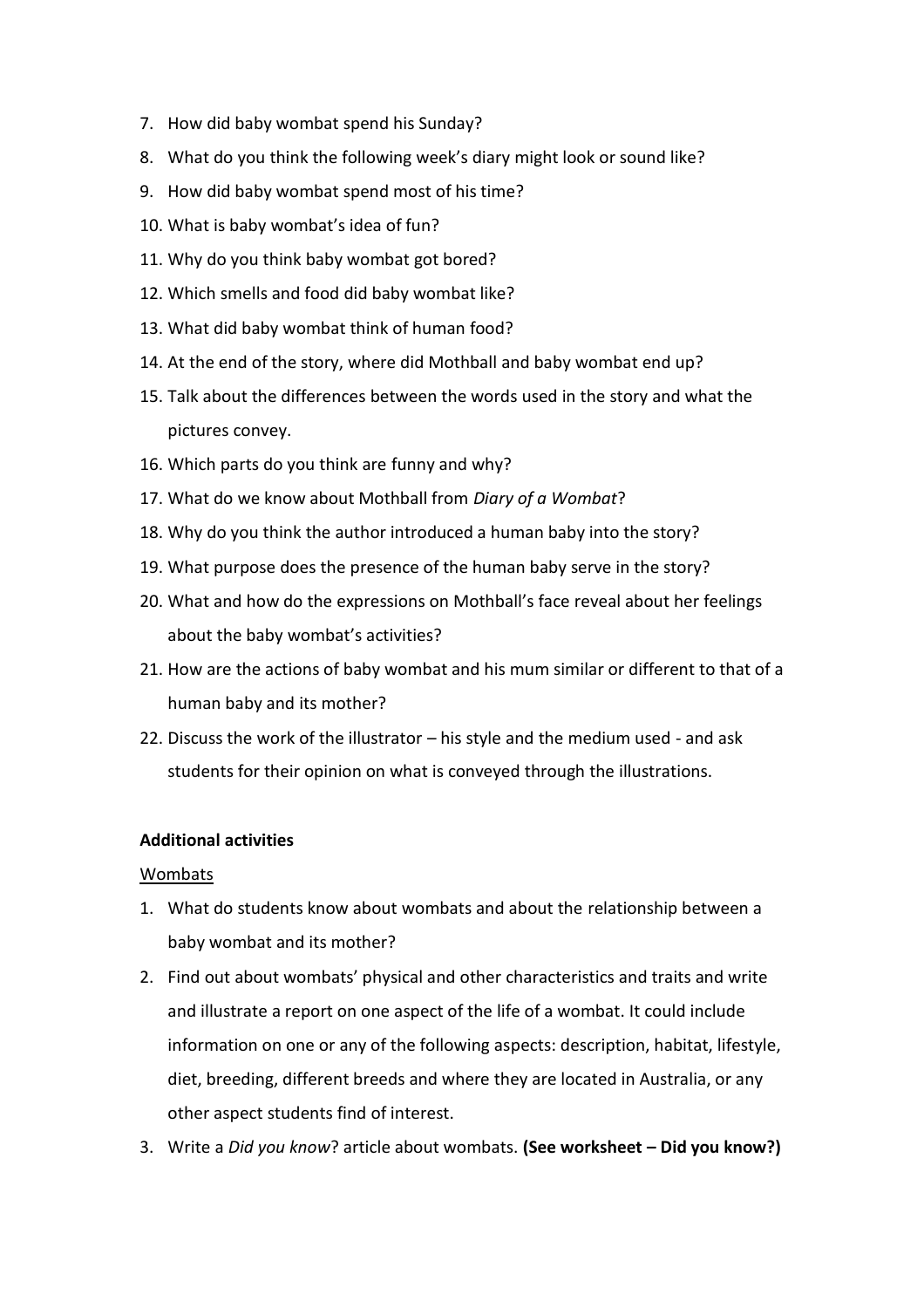4. Follow Jackie French's monthly newsletters for entries about the real Mothball who lives at her place.<http://www.jackiefrench.com.au/news.htm#2>

### Diaries

- 1. The book is formatted like a diary, similar to *Diary of a Wombat*. Discuss diaries, their uses and why we use them to record things and the many different ways in which we can keep records. E.g. illustrated diaries, diaries with pictures pasted in, written diary entries etc.
- 2. Why did the author use the diary format in *Baby Wombat's Week* and what do we learn about baby wombat as a result?
- 3. Students could create a diary to describe their week and record in words and pictures what they do each day. **(See Worksheet - Diary)** Compare students' diaries.

#### **Research**

1. Research the key physical characteristics of a wombat. Make a toy wombat using fabric and stuffing. You could use the following stencil as a template or students could draw a freehand wombat.

[http://www.enchantedlearning.com/subjects/mammals/marsupial/Wombatcolo](http://www.enchantedlearning.com/subjects/mammals/marsupial/Wombatcoloring.shtml) [ring.shtml](http://www.enchantedlearning.com/subjects/mammals/marsupial/Wombatcoloring.shtml)

- 2. Discuss the wombat's physical characteristics and ask students why the wombat needs sharp claws. Discuss its other features and their uses or why they have evolved with specific characteristics.
- 3. Wombats and humans find out about how they co-exist and write a short report.

#### **Drama**

- 4. Ask the students to pretend they are wombats. Ask them to do all of the following: curl up as if asleep, eat grass, and dig with their sharp claws, demand food from humans etc.
- 5. Sing songs about wombats and other Australian animals (Refer to the songs of Don Spenser.)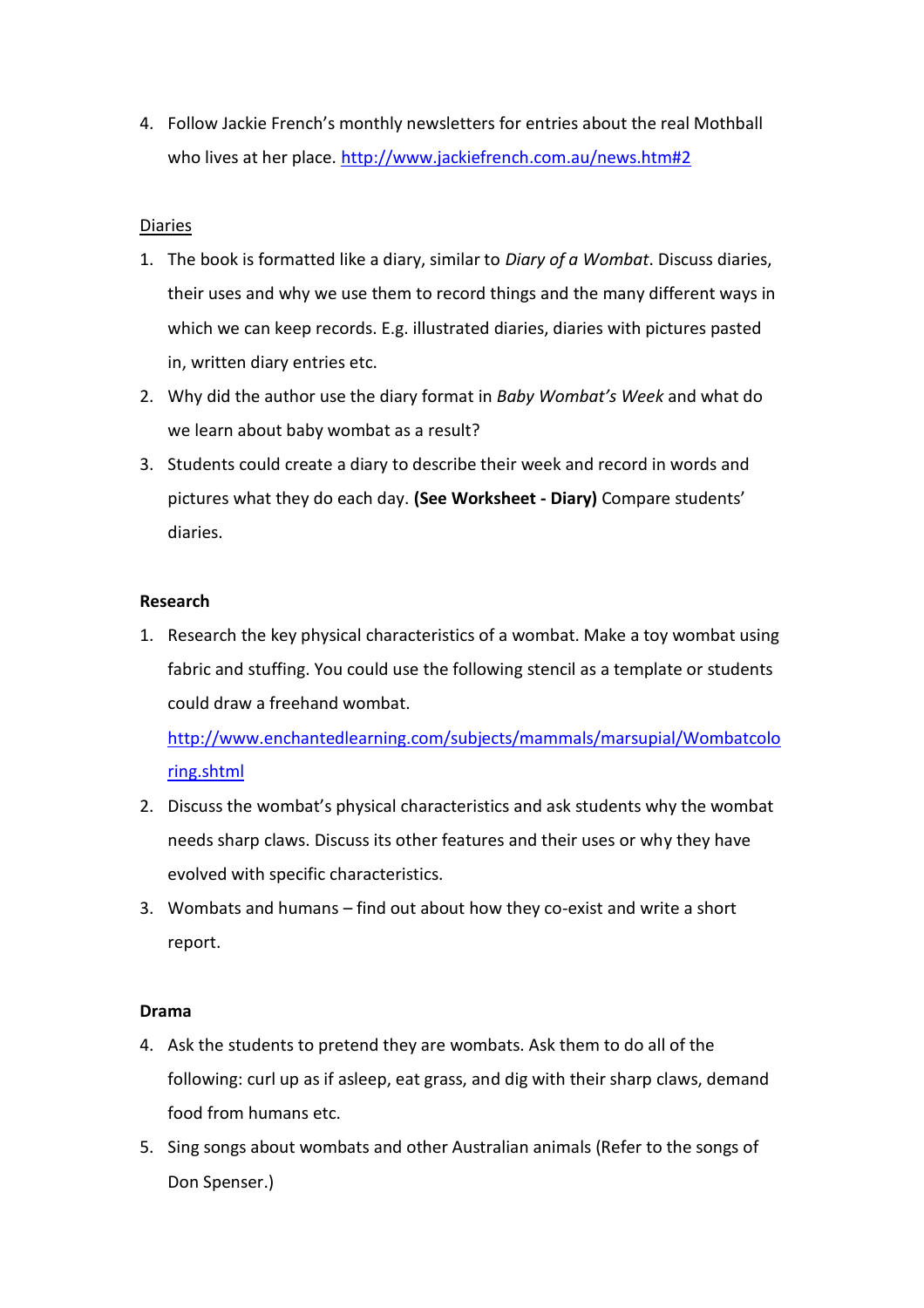#### **Art and craft**

- 6. Students could create an alternative illustration for the front cover.
- 7. Students choose one of the following drawing media such as charcoal, wax crayons, coloured pencils, grey lead pencils or pastels to illustrate a response to the story. Post the students' pictures on a display wall.

#### **Cooking**

8. Make wombat-shaped shortbread biscuits (using a wombat shaped cutter or hand cut shapes) and decorate with coloured icing. (See recipe below)

#### **Shortbread**

#### Ingredients

250g butter, softened 1 cup icing sugar 1 teaspoon vanilla extract 2 cups plain flour ½ cup cornflour

#### **Method**

Line 2 baking trays with baking paper.

Using an electric mixer, cream butter, sugar and vanilla until pale. Add flour and cornflour. Stir to combine. Turn onto a floured surface. Knead gently until smooth. Divide mixture and give each child enough to make 2 biscuits. Refrigerate for 20 minutes or until firm. Then have children cut their wombat shapes. Preheat oven to 160°C. Bake for 30 to 35 minutes or until light golden and firm to the touch.

**Note: You can double recipe to make enough biscuits for a class of 20. For a wide range of recipes, refer to Jackie French's website:** 

**[www.jackiefrench.com](http://www.jackiefrench.com/)**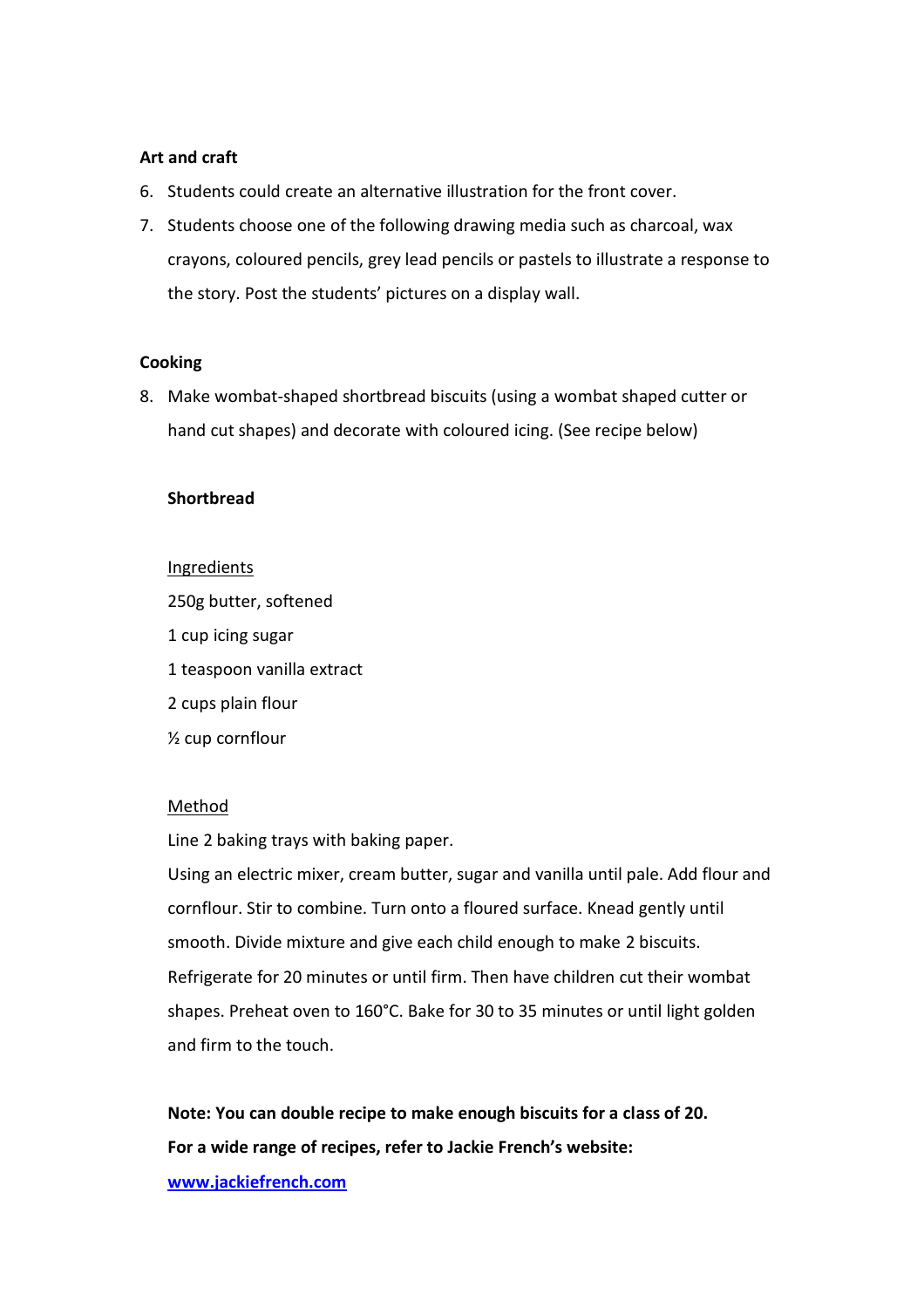### **A few other things**

- 9. After reading some of the other stories featuring wombats listed below, compare and contrast the wombats in those stories with baby wombat and his mother, Mothball.
- 10. Read about real life wombats in The Secret World of wombats, by Jackie French, illustrated by Bruce Whatley, or some of the adventures with wombats on Jackie's web site, jackiefrench.com
- 11. Join The wombat Foundation, and help save endandered hairy nosed wombats from extinction. You'll get a regular newsletter about the hairy nosed wombats, too
- 12. How to See a Wombat Extract taken from Jackie's website:

## <http://www.jackiefrench.com/tithe.html>

*Most people see wombats in zoos - dusty, sleepy animals who lumber a few steps and go to sleep again, who are used to narrow restricted lives behind the zoo walls. If you really want to meet a wombat, you have to go bush - and you have to watch them at night or in later afternoon on winter days. Watching wombats, though, is just part of the whole experience of being in the bush - watching*  wombats at a zoo, even in a large enclosure, can never be anything like watching *free wombats, in an environment that changes with drought and flood and rain and storm. (You can't really experience the bush from watching TV either. You can't smell it, feel the moisture on your skin, watch how it changes.)*

#### **Further reading**

## **Other books by Jackie French and Bruce Whatley**

- *Diary of a Wombat*
- *The Secret World of Wombats (non-fiction)*
- *Pete the Sheep*
- *Josephine Wants to Dance*
- *Emily and the Big Bad Bunyip*
- *The Shaggy Gully Times*
- *How High Can a Kangaroo Hop?*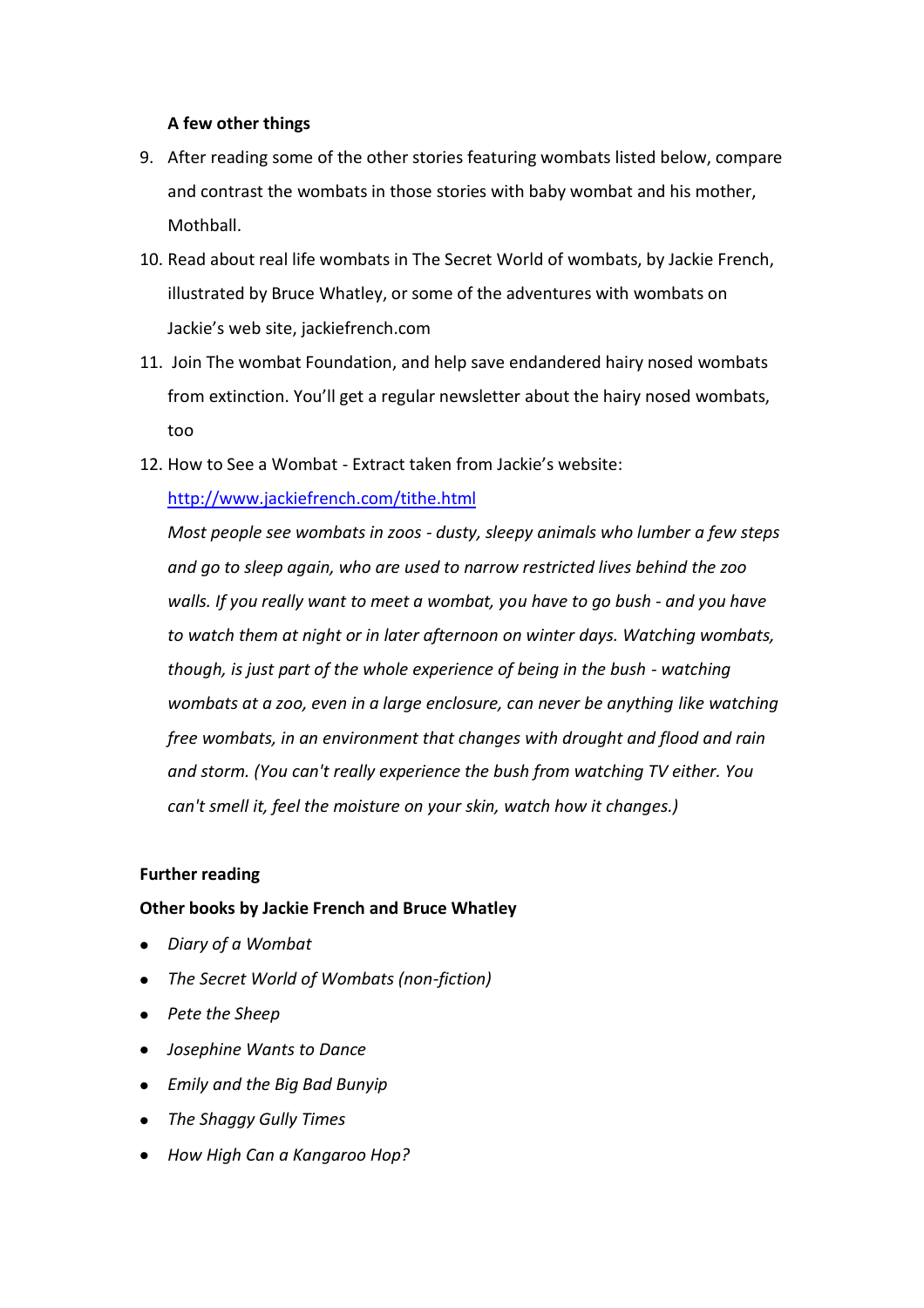#### **Jackie French's blog and website:**

[www.jackiefrench.com.au](http://www.jackiefrench.com.au/) [www.jackiefrench.com](http://www.jackiefrench.com/)

### **More about Bruce Whatley**

<http://www.det.wa.edu.au/education/cmis/eval/fiction/authors/at23.htm#whatley> <http://www.laterallearning.com/authors/whatley.html>

#### **For teaching notes on** *Diary of a Wombat* **and other titles by Jackie French, visit:**

<http://www.harpercollins.com.au/resources/teachers.aspx>

### **Other books featuring wombats:**

- *How To Scratch A Wombat: Where To Find It ... What To Feed It ... Why It Sleeps All Day* by Jackie French
- *The Wombat and the Grand Poohjam* by Jackie French (This book is also available in audio from Louis Braille Audio: [www.louisbrailleaudio.com\)](http://www.louisbrailleaudio.com/)
- *Batter up Wombat* by Helen Lester
- *Wombat goes Walkabout* by Michael Morpurgo  $\bullet$
- *Swim, Little Wombat, Swim* and other titles in the series by Charles Fuge
- *Wombat Divine* by Mem Fox
- *One Woolly Wombat* by Kerry Argent
- *Don't Pat the Wombat* by Elizabeth Honey
- *Sometimes I Like to Curl up in a Ball* by Vicki Churchill
- *Wombats* by Barbara Triggs (CSIRO Publishing)  $\bullet$
- *The Secret Life of Wombats* by James Woodford  $\bullet$
- *Harry the Hairy-Nosed Wombat* by Jill Morris
- *The Wombat Who Talked to the Stars: The Journal of a Northern Hairy-Nosed Wombat* by Jill Morris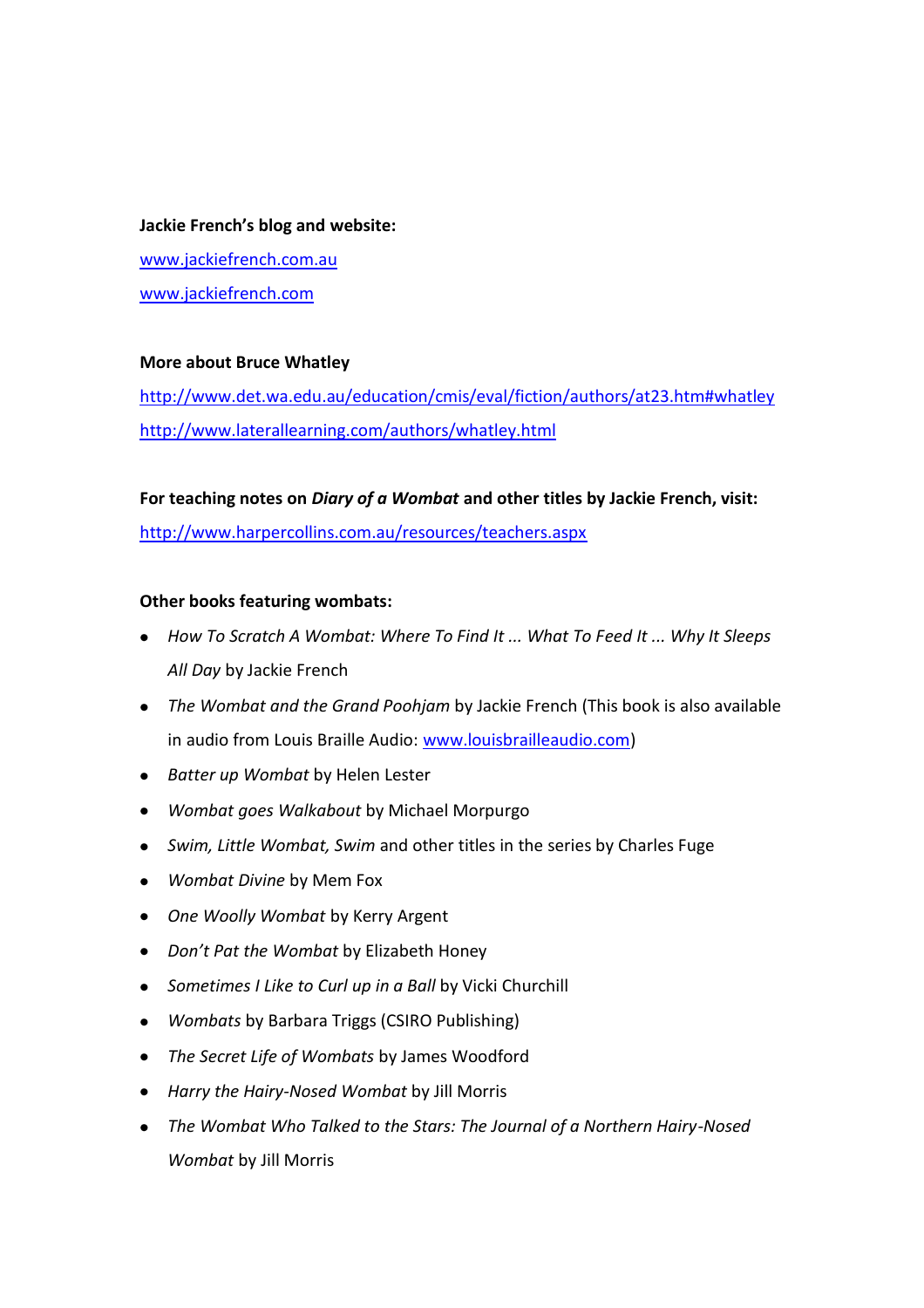- *Wombat's Secret* by Rebecca Johnson
- *Wombat Stew* by Marcia Vaughan
- *Sebastian Lives in a Hat* by Thelma Catterwell and Kerry Argent
- *Endangered Australian Animals* by Jane Bowring
- *Johnny Wombat* by Victor Kelleher and Craig Smith
- *Wombats Can't Fly* by Michael Dugan and Jane Burrell
- *Wombat & Fox series* by Terry Denton (Also available in audio from Louis Braille Audio[: www.louisbrailleaudio.com\)](http://www.louisbrailleaudio.com/)
- *Wombat's Secret* by Rebecca Johnson
- *The Muddleheaded Wombat* series by Ruth Park, illustrated by Noela Young

## **Video/TV:**

- *Wombats: Bulldozers of the Bush.* An Australian Broadcasting Commission video documentary on wombats has some great footage (including 'burrow cam') and some night vision footage of a very determined wombat getting under an electric fence. Produced by: ABC Natural History Unit <http://www.abc.net.au/abcinternational/s33769.htm>
- *Australian Story: The Wombat Boy* (aired Monday, 25th March, 2002). An Australian Broadcasting Commission documentary on Peter Nicholson, who in the 1960s as a young schoolboy in Victoria, was fascinated by wombats and their burrows and explored their secret world. Peter's findings have stood the test of time, and most wombat articles refer to this teenager's explorations. [http://www.abc.net.au/austory/archives/](http://www.abc.net.au/austory/archives/AustoryArchivesIdx_Monday25March2002.htm) AustoryArchivesIdx\_Monday25Marc [h2002.htm](http://www.abc.net.au/austory/archives/AustoryArchivesIdx_Monday25March2002.htm)

#### **Wombats on the Web:**

<http://www.dpiw.tas.gov.au/inter.nsf/WebPages/BHAN-53F7KJ?open> <http://www.wombatfoundation.com.au/aboutus.html> [http://www.environment.gov.au/biodiversity/threatened/publications/northern](http://www.environment.gov.au/biodiversity/threatened/publications/northern-hairynosed.html)[hairynosed.html](http://www.environment.gov.au/biodiversity/threatened/publications/northern-hairynosed.html)

<http://www.wombania.com/wombats/wombat-facts.htm>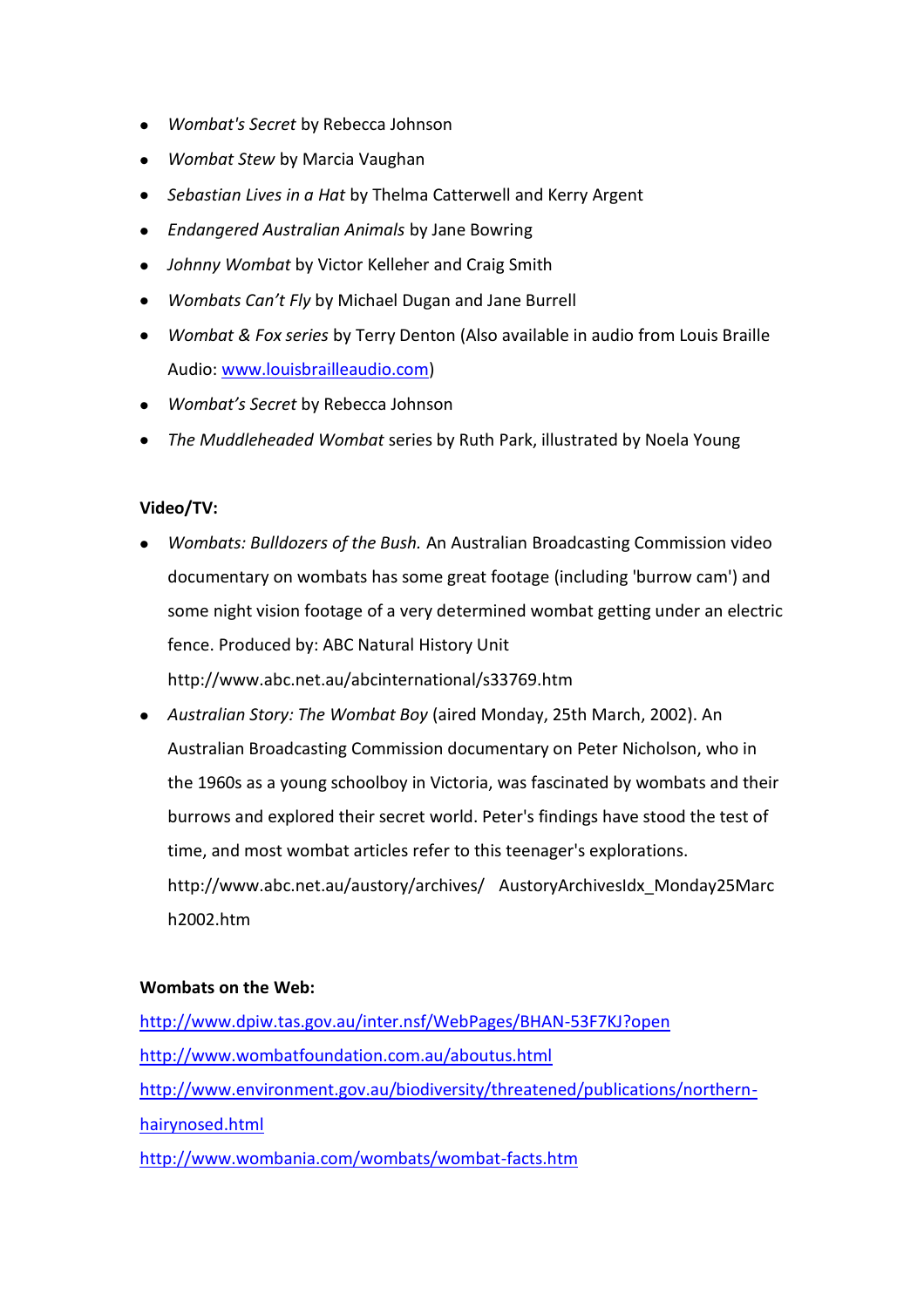- [http://www.giftlog.com/pictures/wombat\\_facts.htm](http://www.giftlog.com/pictures/wombat_facts.htm)
- [http://wiki.answers.com/Q/Some\\_wombat\\_facts](http://wiki.answers.com/Q/Some_wombat_facts)
- <http://www.australianfauna.com/wombat.php>
- <http://www.wombatprotection.org.au/>
- <http://www.fourthcrossingwildlife.com/>
- <http://www.wombadilliac.com.au/main.htm>
- <http://www.wombat.echidna.id.au/wombat1.htm>
- [http://www.australiazoo.com.au/our-animals/amazing-](http://www.australiazoo.com.au/our-animals/amazing-animals/mammals/?mammal=wombats&animal=common_wombat)
- [animals/mammals/?mammal=wombats&animal=common\\_wombat](http://www.australiazoo.com.au/our-animals/amazing-animals/mammals/?mammal=wombats&animal=common_wombat)
- <http://www.kidcyber.com.au/topics/wombat.htm>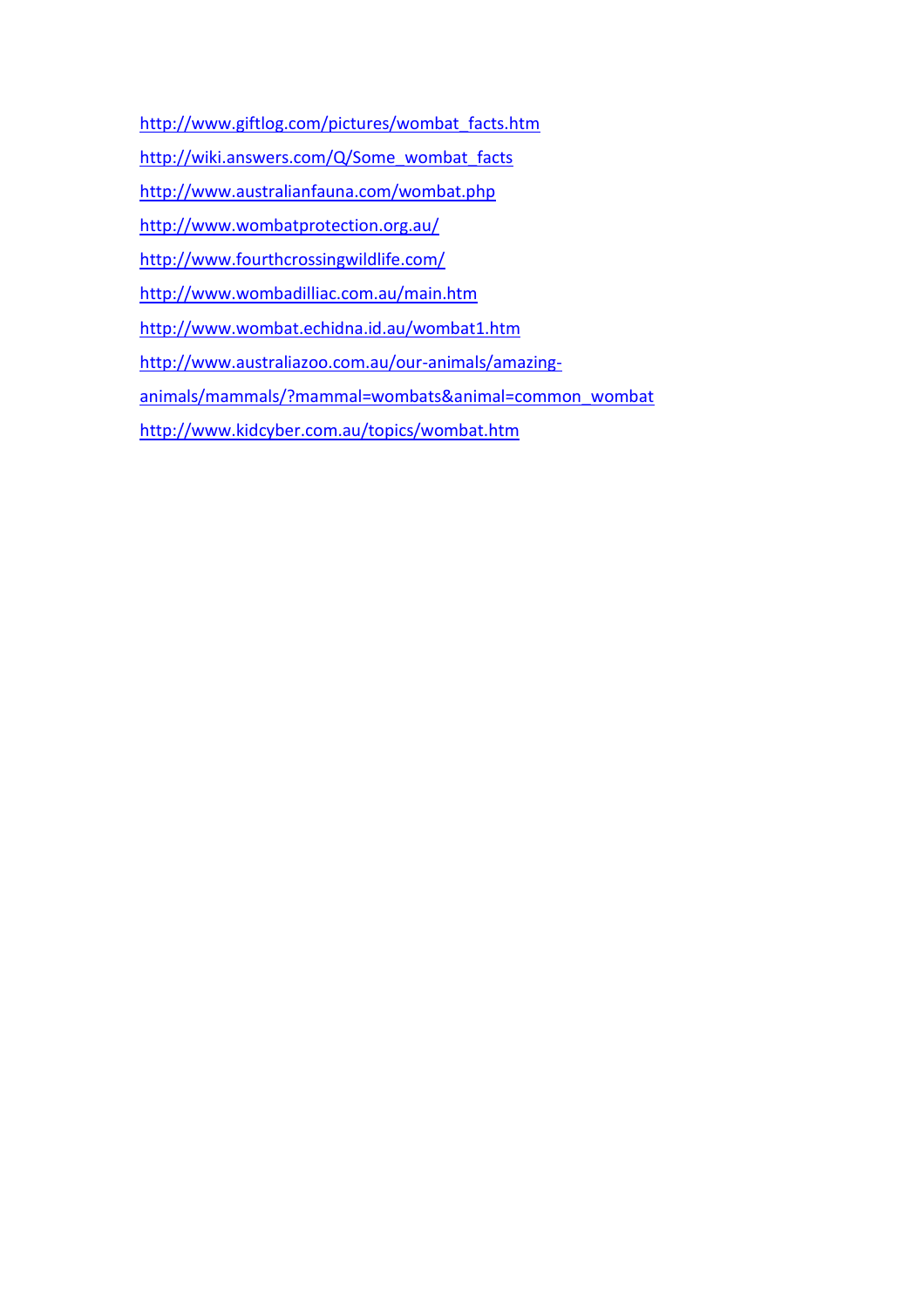BY JACKIE FRENCH, ILLUSTRATED BY BRUCE WHATLEY

# **WORKSHEETS**

**1. All about Wombats**

**2. Cloze test**

**3. Did You Know?**

**4. Word Find (and solution)**

**5. Diary**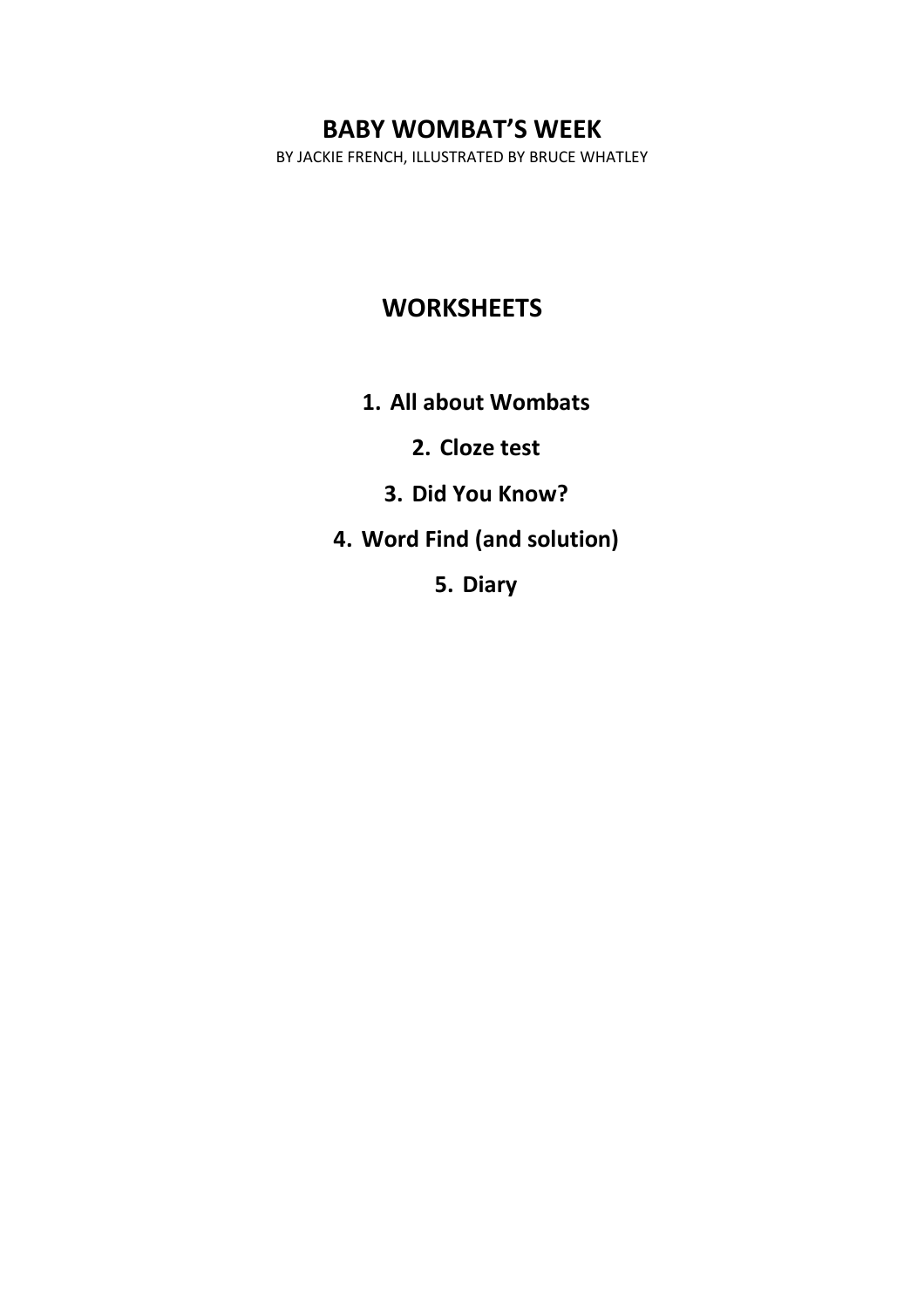BY JACKIE FRENCH, ILLUSTRATED BY BRUCE WHATLEY

# **ALL ABOUT WOMBATS**

**Fill in the grid below using dot points beneath each of the headings.**

| Wombat appearance     | <b>Wombat diet</b>      |
|-----------------------|-------------------------|
| E.g. furry            | E.g: native grasses     |
|                       |                         |
|                       |                         |
|                       |                         |
|                       |                         |
| <b>Wombat habitat</b> | <b>Wombat behaviour</b> |
| E.g. burrow           | E.g. inquisitive        |
|                       |                         |
|                       |                         |
|                       |                         |
|                       |                         |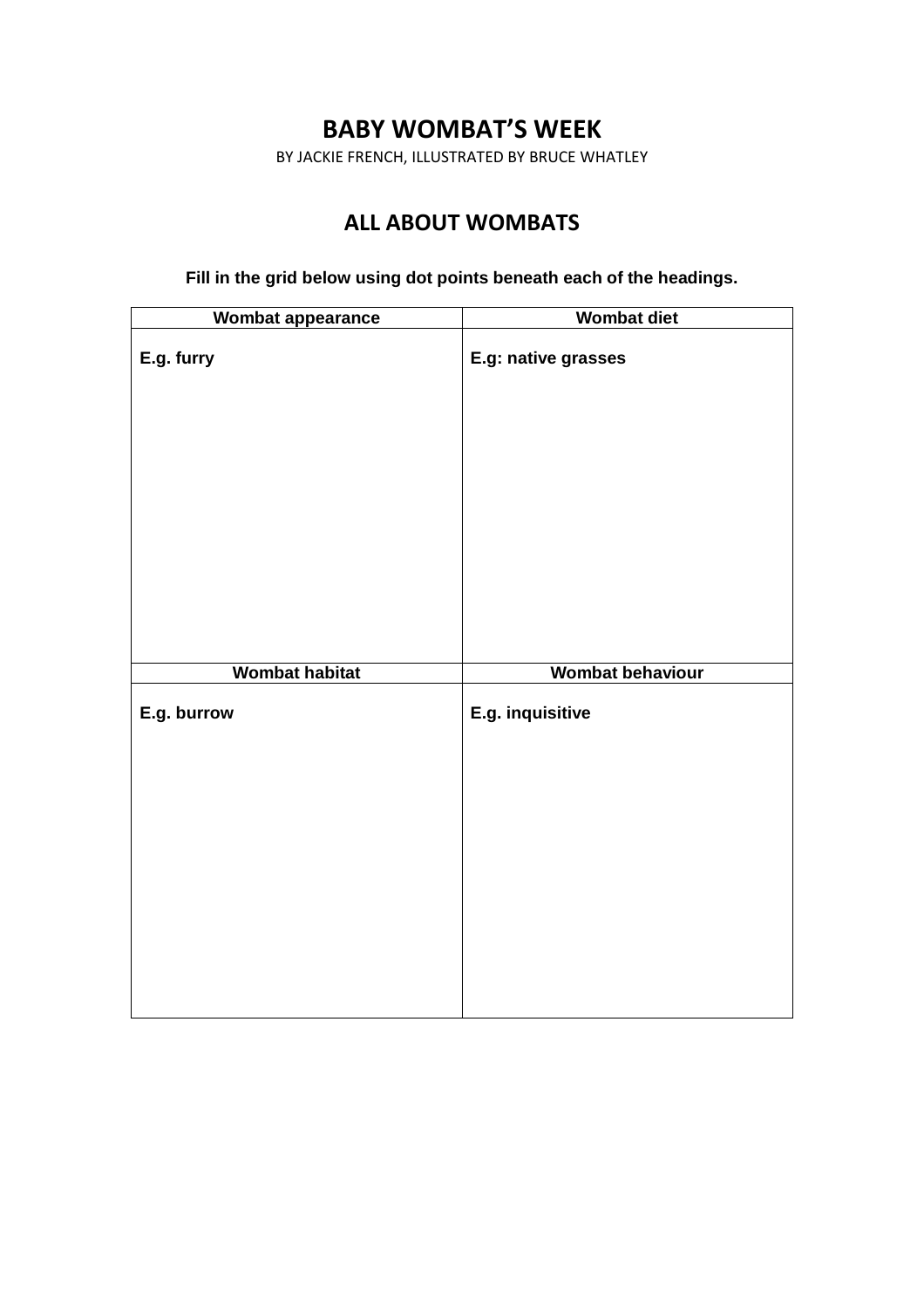BY JACKIE FRENCH, ILLUSTRATED BY BRUCE WHATLEY

# **CLOZE ACTIVITY**

**Using the words from the box, fill in the gaps to make the story make sense.**

| played  | baby   | nit       | hole      |
|---------|--------|-----------|-----------|
| tunnel  | asleep | bored     | mum       |
| morning | night  | scratched | afternoon |

Baby wombat spent a lot of time \_\_\_\_\_\_\_\_\_\_\_\_.

Baby wombat often \_\_\_\_\_\_\_\_\_\_\_\_ and then got

Baby wombat's favourite two playmates were his

 $\blacksquare$  and the  $\blacksquare$ 

 $\mathcal{L}_\text{max}$  and  $\mathcal{L}_\text{max}$  and  $\mathcal{L}_\text{max}$ 

\_\_\_\_\_\_\_\_\_\_\_\_.

**5. baby**

Baby wombat loved to example a contract a candial and a set of a set of a set of a set of a set of a set of a

Baby wombat woke up in the \_\_\_\_\_\_\_\_\_\_\_, \_\_\_\_\_\_\_\_\_\_\_\_\_\_\_\_\_\_\_ in the \_\_\_\_\_\_\_\_\_\_\_\_\_\_\_\_ and then got tired at \_\_\_\_\_\_\_\_\_\_\_\_\_\_\_. **Solution: 1. asleep 2. played 3. bored 4. mum 6. dig 7. hole 8. tunnel 11. afternoon 12. night**

**9. morning**

**10. scratched**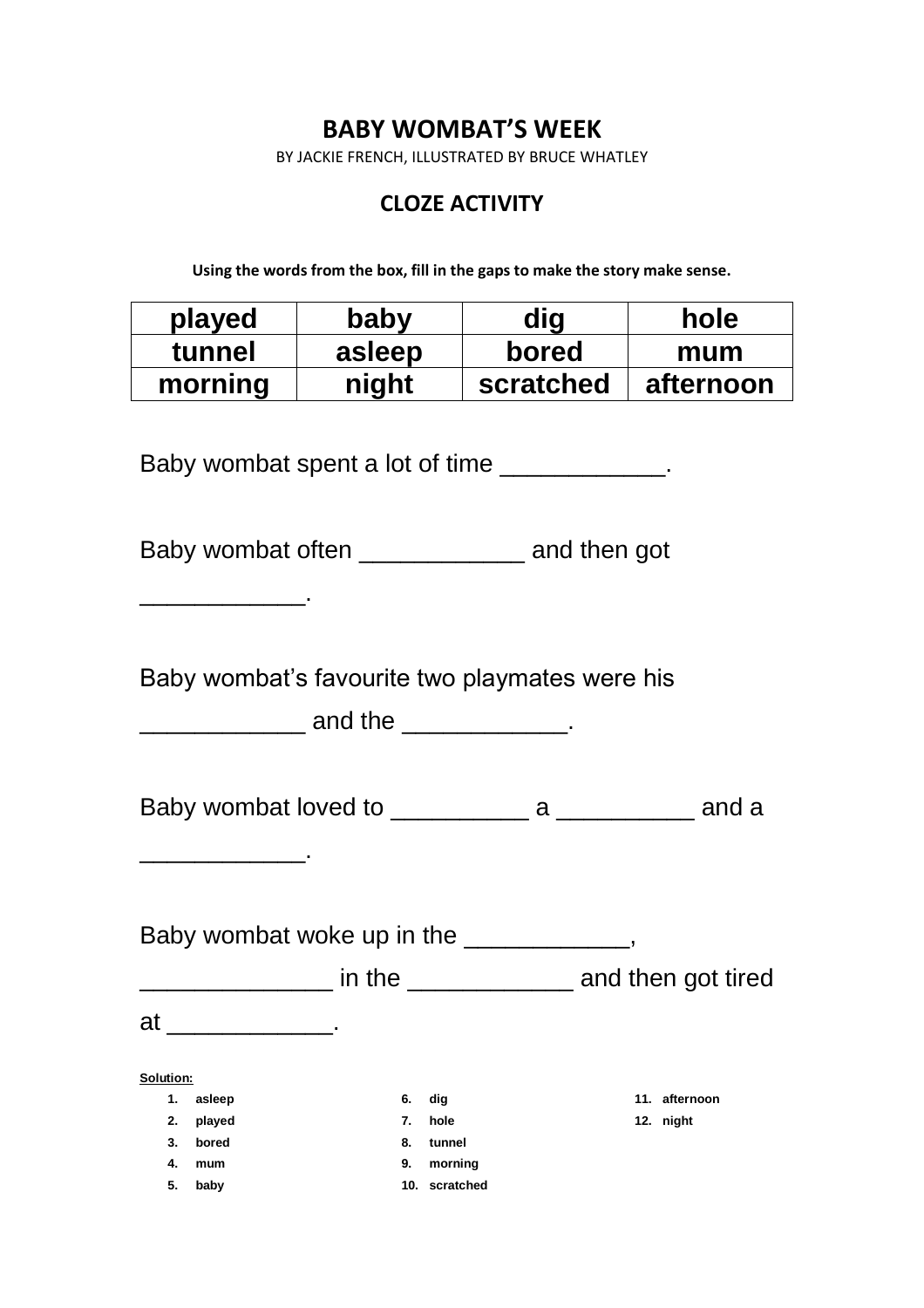BY JACKIE FRENCH, ILLUSTRATED BY BRUCE WHATLEY

## **DID YOU KNOW?**

**Write four interesting facts about the wombat and include an illustration below. Give your wombat a NAME and write it in the space above the grid.**

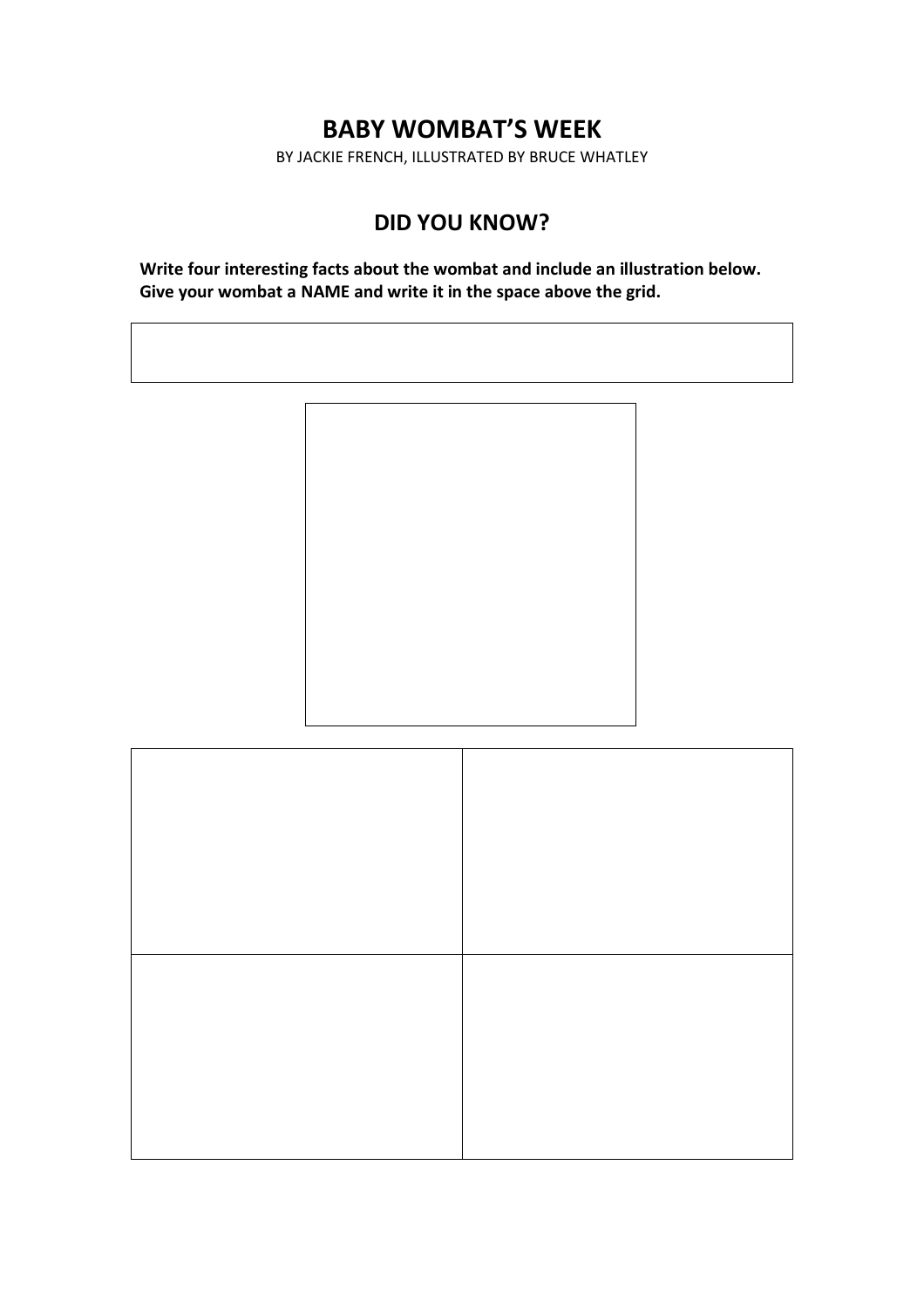BY JACKIE FRENCH, ILLUSTRATED BY BRUCE WHATLEY

## **WORD FIND**

Name \_\_\_\_\_\_\_\_\_\_\_\_\_\_\_\_\_\_\_\_ Date \_\_\_\_\_\_\_\_\_\_\_\_\_\_\_\_\_\_\_\_\_

W M T P E L S T H C B M Y V D E N O R M O U S A O M B A R E E W W R P S M D U B A C D X Y K T U N N E L N E B M E D F A N I I W D I C H X R H O D L L O Y O Y Z E N M U C O N W O P O N G I D D H G T N E B D W Y N Y R G N U H A S I T B P E S R G Q Z G L R T R F N E E R M E G X T K C O F N S A K D S E T R I D S L Q M W N I V D N L F H U D E L A V F K G M U M L A W O B E S T S X V I B V H H K G T L C U A D H Q L Z K I J N G Q G E T E O X W S K D C O

| <b>ENORMOUS</b> | <b>HUNTED</b>    | <b>SMELL</b>  |
|-----------------|------------------|---------------|
| <b>FLOWERS</b>  | <b>MORNING</b>   | <b>STOLE</b>  |
| <b>FRIEND</b>   | <b>MUM</b>       | <b>TUNNEL</b> |
| <b>GIANT</b>    | <b>PLAYED</b>    | <b>WEEK</b>   |
| <b>HOLE</b>     | <b>SCRATCHED</b> | <b>WOMBAT</b> |
| <b>HUNGRY</b>   | <b>SLEPT</b>     | <b>WON</b>    |
|                 |                  |               |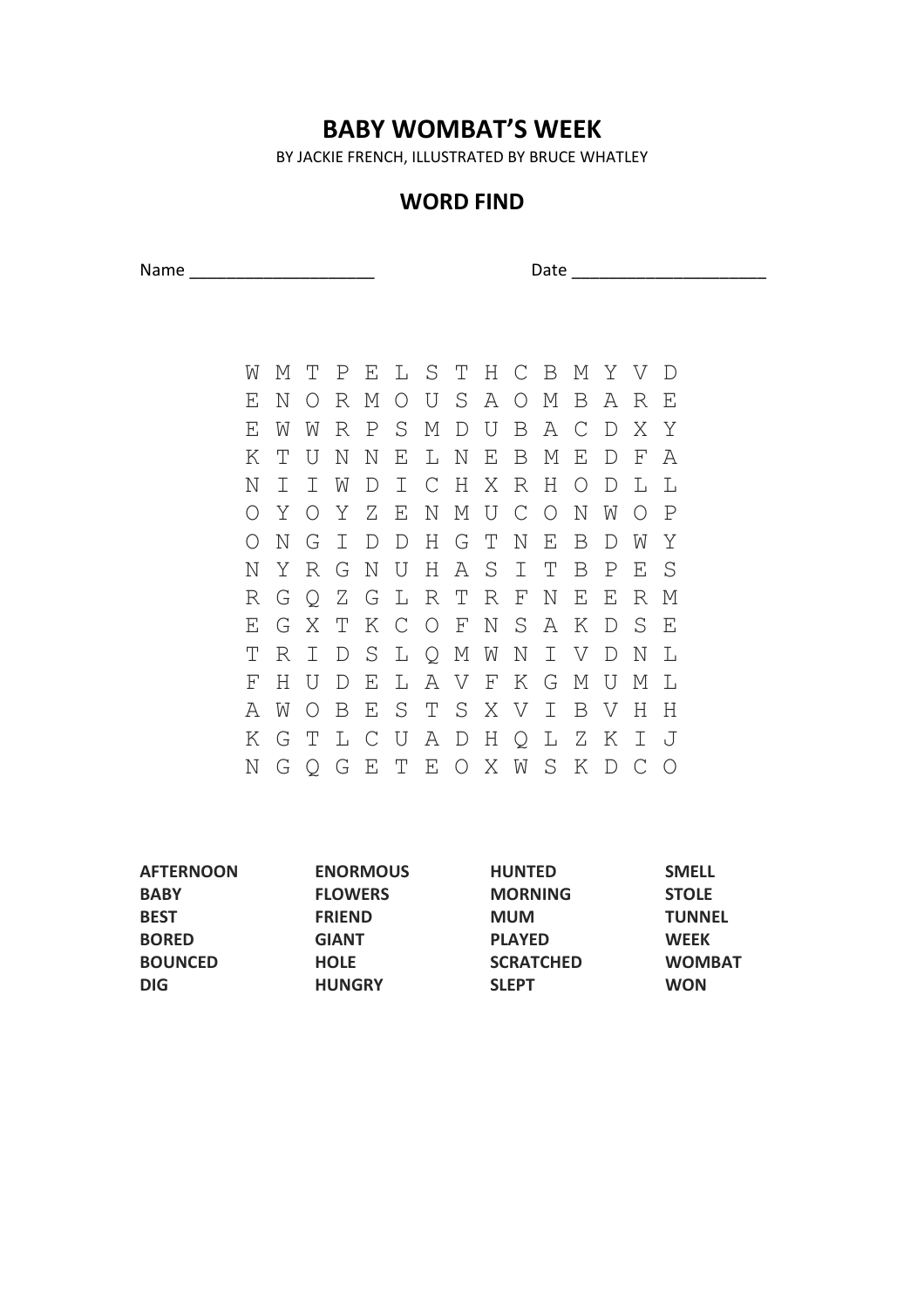## **WORD FIND SOLUTION**

| W                                                                                                                                                                                                                                                                                        | Μ                                                                                | Τ                  | Ρ                  | E                  | L                  | S                  | Τ                  | $^{+}$ | $^{+}$             | В      | $\hspace{0.1mm} +$ | Y                  | $\hspace{0.1mm} +$ | D      |  |
|------------------------------------------------------------------------------------------------------------------------------------------------------------------------------------------------------------------------------------------------------------------------------------------|----------------------------------------------------------------------------------|--------------------|--------------------|--------------------|--------------------|--------------------|--------------------|--------|--------------------|--------|--------------------|--------------------|--------------------|--------|--|
| Ε                                                                                                                                                                                                                                                                                        | Ν                                                                                | 0                  | R                  | Μ                  | 0                  | U                  | S                  | А      | О                  | $^{+}$ | В                  | $^+$               | $\hspace{0.1mm} +$ | E      |  |
| Ε                                                                                                                                                                                                                                                                                        | $\hspace{0.1mm} +$                                                               | $^{+}$             | R                  | $^{+}$             | $^{+}$             | $^{+}$             | D                  | U      | Β                  | А      | $\hspace{0.1mm} +$ | D                  | $\hspace{0.1mm} +$ | Υ      |  |
| Κ                                                                                                                                                                                                                                                                                        | Τ                                                                                | U                  | Ν                  | Ν                  | Ε                  | L                  | Ν                  | E      | Β                  | Μ      | E                  | $\hspace{0.1mm} +$ | F                  | А      |  |
| Ν                                                                                                                                                                                                                                                                                        | $^{+}$                                                                           | $^{+}$             | W                  | $^{+}$             | Ι                  | $\mathsf{C}$       | Η                  |        | R                  | Η      | О                  | D                  | L                  | L      |  |
| 0                                                                                                                                                                                                                                                                                        | $\hspace{0.1mm} +$                                                               | 0                  | $^{+}$             | $^{+}$             | Ε                  | N                  | $\hspace{0.1mm} +$ | U      | $\mathsf C$        | Ο      | Ν                  | W                  | 0                  | Ρ      |  |
| 0                                                                                                                                                                                                                                                                                        | Ν                                                                                | $^{+}$             | $^{+}$             | D                  | $^{+}$             | $^{+}$             | G                  | T      | N                  | E      | Β                  | $^{+}$             | W                  | $^{+}$ |  |
| N                                                                                                                                                                                                                                                                                        | Y                                                                                | R                  | G                  | Ν                  | U                  | Η                  | Α                  | S      | I                  | Т      | $^{+}$             | $^{+}$             | Ε                  | S      |  |
| R                                                                                                                                                                                                                                                                                        | $\hspace{0.1mm} +$                                                               | $^{+}$             | $\hspace{0.1mm} +$ | $\hspace{0.1mm} +$ | $\hspace{0.1mm} +$ | R                  | Τ                  | R      | $\hspace{0.1mm} +$ | Ν      | E                  | $^{+}$             | R                  | Μ      |  |
| Ε                                                                                                                                                                                                                                                                                        | G                                                                                | $\hspace{0.1mm} +$ | $^{+}$             | $\hspace{0.1mm} +$ | $\mathsf{C}$       | 0                  | F                  | $\! +$ | $^{+}$             | Α      | $\hspace{0.1mm} +$ | D                  | S                  | Ε      |  |
| T                                                                                                                                                                                                                                                                                        | $\hspace{0.1mm} +$                                                               | I                  | $^{+}$             | S                  | L                  | $\hspace{0.1mm} +$ | $^+$               | $^+$   | $^{+}$             | I      | $^+$               | $\hspace{0.1mm} +$ | $^+$               | L      |  |
| F                                                                                                                                                                                                                                                                                        | Η                                                                                | $\hspace{0.1mm} +$ | D                  | E                  | $^{+}$             | $^{+}$             | $^{+}$             | $^{+}$ | $^{+}$             | G      | Μ                  | U                  | Μ                  | L      |  |
| Α                                                                                                                                                                                                                                                                                        | $^{+}$                                                                           | О                  | Β                  | Ε                  | S                  | T                  | $^{+}$             | $^{+}$ | $\boldsymbol{+}$   | $^{+}$ | $^{+}$             | $^{+}$             | $^{+}$             | $^{+}$ |  |
| $^{+}$                                                                                                                                                                                                                                                                                   | $^{+}$                                                                           | $^{+}$             | L                  | $^{+}$             | $^{+}$             | $^{+}$             | $^{+}$             | $^{+}$ | $^{+}$             | $^{+}$ | $^{+}$             | $^{+}$             | $\boldsymbol{+}$   | $^{+}$ |  |
| $^{+}$                                                                                                                                                                                                                                                                                   | $^{+}$                                                                           | $^{+}$             | $^{+}$             | E                  | $^{+}$             | $^{+}$             | $^{+}$             | $^{+}$ | $^{+}$             | $^{+}$ | $^{+}$             | $^{+}$             | $^{+}$             | $^{+}$ |  |
| BOUNCED (11, 1, SW)<br>DIG (4, 12, NW)<br>ENORMOUS $(1, 2, E)$<br>FLOWERS $(14, 4, s)$<br>FRIEND (8, 10, NE)<br>GIANT (11, 12, N)<br>HOLE(2, 12, SE)<br>HUNGRY (7, 8, W)<br>HUNTED (8, 5, SE)<br>MORNING $(2, 1, SE)$<br>MUM (14, 12, W)<br>PLAYED $(15, 6, N)$<br>SCRATCHED (5, 11, NE) |                                                                                  |                    |                    |                    |                    |                    |                    |        |                    |        |                    |                    |                    |        |  |
|                                                                                                                                                                                                                                                                                          | SLEPT $(7, 1, W)$<br>SMELL $(15, 8, S)$<br>STOLE (9,8, SW)<br>TUNNEL $(2, 4, E)$ |                    |                    |                    |                    |                    |                    |        |                    |        |                    |                    |                    |        |  |
|                                                                                                                                                                                                                                                                                          | WEEK $(1, 1, S)$                                                                 |                    |                    |                    |                    |                    |                    |        |                    |        |                    |                    |                    |        |  |

WOMBAT(13,6,NW) WON(4,5,SW)